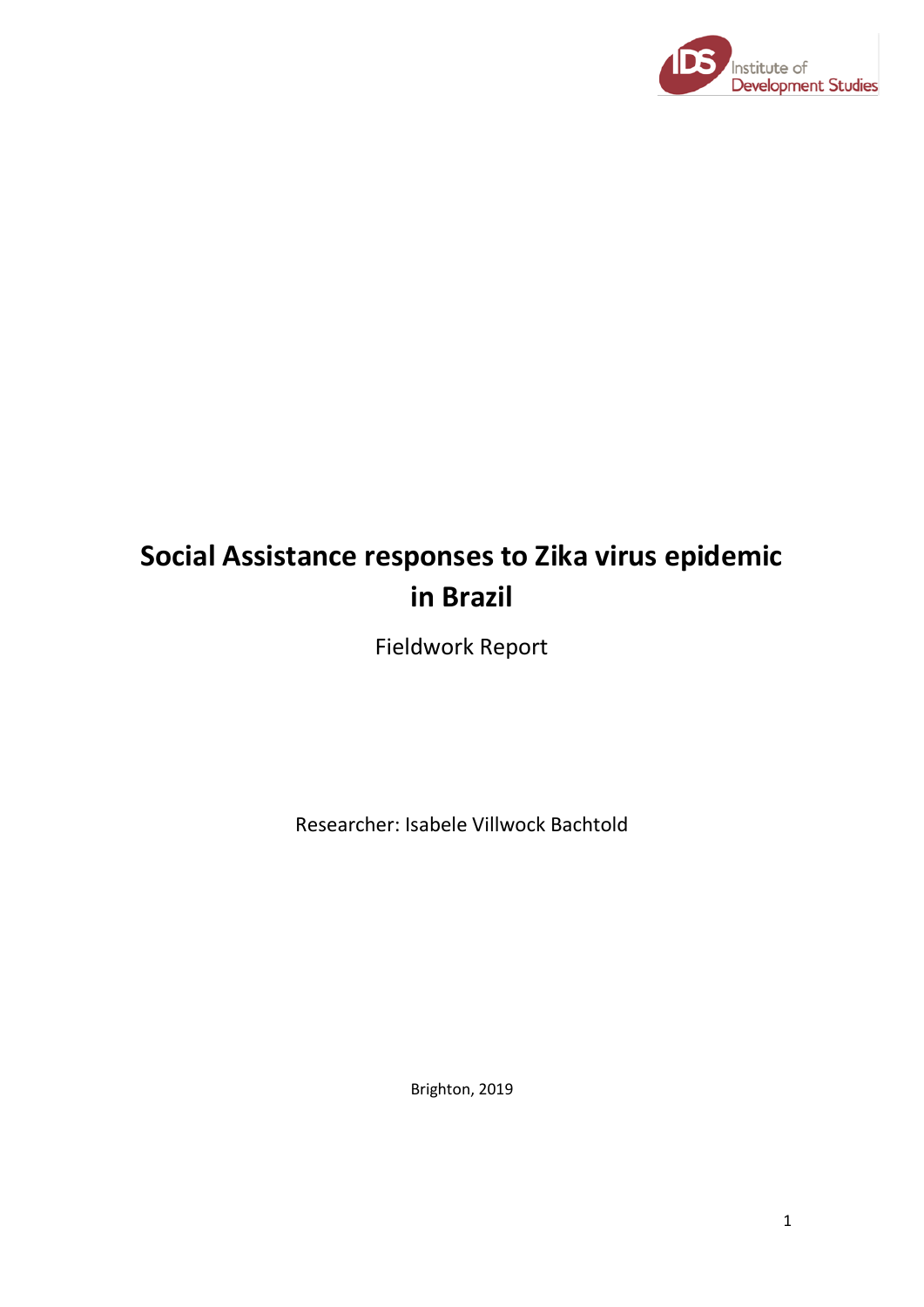

#### **1. Descriptive Summary of Research**

The complex and unprecedented characteristics of the Zika epidemic in Brazil demanded national and local coordination, the intersection of public policies (e.g., health, social assistance, education) and the creation of norms, procedures and protocols to attend the affected families. The epidemic highlighted the difficult living conditions of many marginalised families and emphasised the complex and longstanding challenges involving public health, social development, infrastructure, access to water and sanitation, gender relations and reproductive rights. Besides, since its treatment requires costly treatment and daily care, it has increased vulnerabilities and social inequalities that affect the mothers and children infected by the virus.

Despite the reduction of infection cases in 2016, leading the Brazilian state and the WHO to lift the status of health emergency, the long-term and severe impacts of SCZ on poor women and children remained. The disease increased social risks and required a state response that went beyond health treatments, epidemiological surveillance and combat of the vector. This response, for instance, was delineated in a context of economic and political crisis and shaped by multiple actors, interests and narratives at the national, state and municipal level.

The research presented at this fieldwork report adds to the numerous meetings and virtual exchanges that occurred under the Newton Fund project '*Building collaboration for Action Ethnography on Care, Disability and Health Policy and Administration of Public Service for Women and Caretakers of Zika virus affected Children in Pernambuco, Brazil'*. In addition to the ongoing dialogue between researchers from IDS, University of Sussex, University of Pernambuco, Fiocruz and the University of Brasilia, this report describes the work of the IDS researcher Isabele Villwock Bachtold conducted in the Brazilian cities of Rio, Recife and Campina Grande in 2018. It contains the findings of her independent research as well as her efforts to strengthen the partnerships between Brazilian and British institutions.

The research aimed at understanding the processes, discourses and actors involved in developing and implementing social policies targeted at the population affected by the Zika virus. The qualitative research privileged an interdisciplinary understanding of policy processes and was built upon primary and secondary data gathered through document analysis and semistructured interviews. The research was conducted at the national and subnational levels: Federal Government, state and municipality of Rio de Janeiro and the municipalities of Recife and Campina Grande.

The fieldwork occurred in two different moments: three weeks in June 2018, in the city of Rio de Janeiro and four weeks in Recife in October 2018, including a short trip to Campina Grande. 25 face-to-face semi-structured interviews were conducted with mid-level bureaucrats and frontline workers in their workplace, most of them from the social assistance sector. Virtual conversations were also held with policymakers and coordinators who were involved in the designing of a social assistance response at the national level. Besides, since most of the state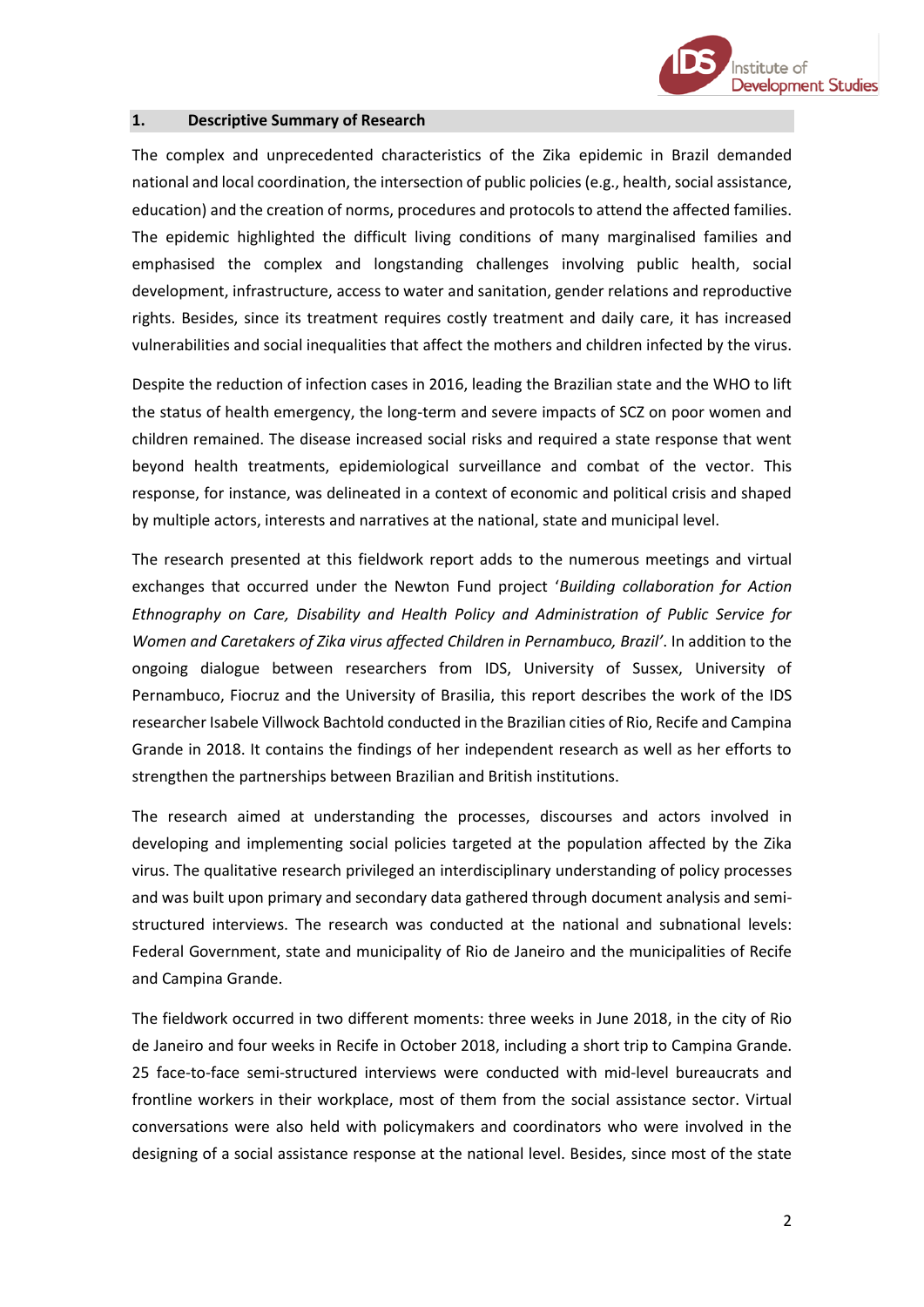

responses involved integrated actions, some interviews were made with health and education professionals as well.

Concerning document analysis, a review was made regarding the current legislation and official guidelines addressing issues related to the Zika epidemics. These documents were produced by a range of governmental and international actors, such as UNICEF, Ministry of Social Development, Ministry of Health, state and municipal bodies. The documents were selected through a purposeful sample, based on preliminary research carried on official websites, and through the indication by interviewees.

In addition, the researcher had conducted institutional meetings with Fiocruz, UFPE and UnB teams through face-to-face and virtual encounters since June 2018. There were also virtual conversations with policymakers in Brasilia from the Ministry of Health and the Ministry of Social Development.

# **2. Objectives and Results**

2.1 Analyse the underlying narratives, concepts and agency roles in the build of a social assistance response to the virus-affected population

The findings of the fieldwork research conducted in Rio in June 2018 were presented in the researcher' master dissertation submitted to the fulfilment of the degree of Master of Arts in Development Studies, at the Institute of Development Studies/University of Sussex. The dissertation 'After Emergency: Social Protection Responses to Zika Virus in Brazil', awarded with distinction, presents the underlying narratives that have framed policy processes related to the Zika Congenital Syndrome both at the national and subnational level in a moment of political and economic crisis, the state of Rio de Janeiro being the case studied.

2.2 Understand the social assistance response to the epidemic in the national and local levels as well as the inter-relations between the municipal, state and federal governments.

This goal was reached through primary and secondary data gathered during the two fieldwork trips to Rio de Janeiro and Recife. Despite the literature review, a documental analysis, a range of 25 face-to-face interviews and several virtual encounters were conducted with policymakers, mid-level bureaucrats and frontline workers between June 2018 and January 2019. In addition, the researcher handled several formal and informal meetings with researchers from the partner institutions in order to discuss preliminary findings.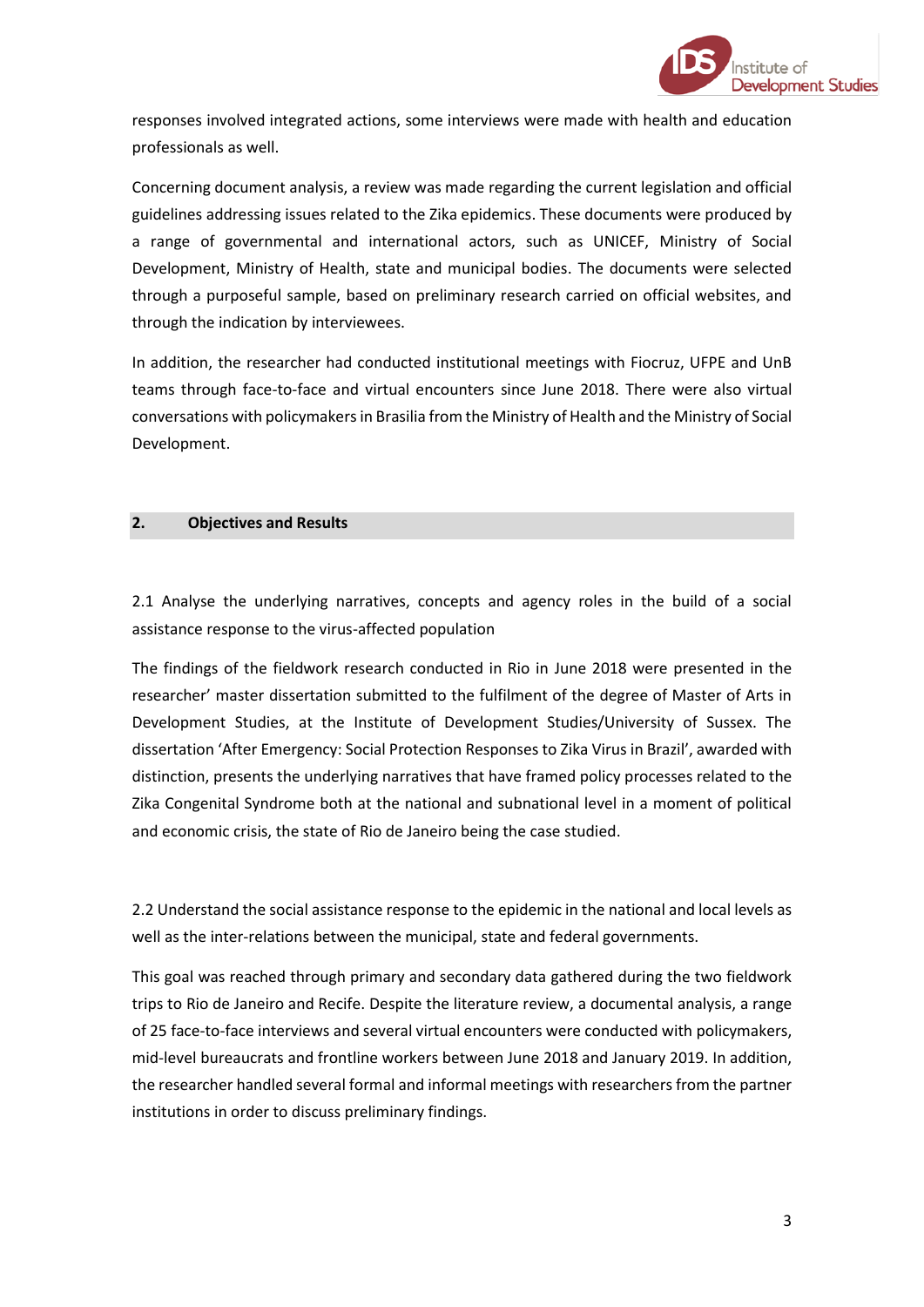

2.3 Identify integrated actions that had shaped a social protection response and the intersectionality of the social assistance, health and education sectors

As mentioned, interviews were conducted mostly with professionals from the social assistance sector, although not restricted to this area. In some cases, most of the social assistance policies were enabled in practice through the work of social assistants and practitioners located in health facilities (hospital and primary care units). Interviews were conducted in hospitals and reference centres for diagnostic and treatments, such as the Brain Institute and Fernandes Filgueira Institute in Rio and the Multiclinica Hospital in Recife.

Concerning the education sector, the researcher had also interviewed professionals from the municipal departments of education in Recife and Campina Grande, as well as the state secretariat and the state coordination for special needs education of Pernambuco.

2.4 Engagement with partners institutions (Fiocruz, UFPE and UnB) in order to identify complementary topics for research and possible collaboration for publications and future research

Meetings and informal conversations were held in Rio with Fiocruz researchers and in Recife in June 2018. In September 2018, an institutional encounter between UFPE, IDS and Fiocruz took place in Rio in order to discuss preliminary findings, research outputs and future collaborations. A joint article between UFPE and IDS concerning the reorganization of services and policies to assist the affected population is currently under discussion.

2.5 Map governmental actors and other stakeholders involved in the health and social protection response to the Zika epidemic in order to seek future policy engagement activities

Besides the interviews with local and state governmental actors, the researcher had engaged with policymakers in Brasilia and held explanatory conversations in order to identify possible partners and spaces for a seminar in March 2019 to present the results of the research.

# **3. Preliminary Research Findings and Topics**

3.1 What are the main social protection responses to zika virus at the national level? How were they defined?

The involvement of the assistance sector in the state response to the epidemic outbreak was driven by two main demands: (1) to encourage campaigns to the combat of the aedes through the Social Assistance network (in the social assistance centres, due to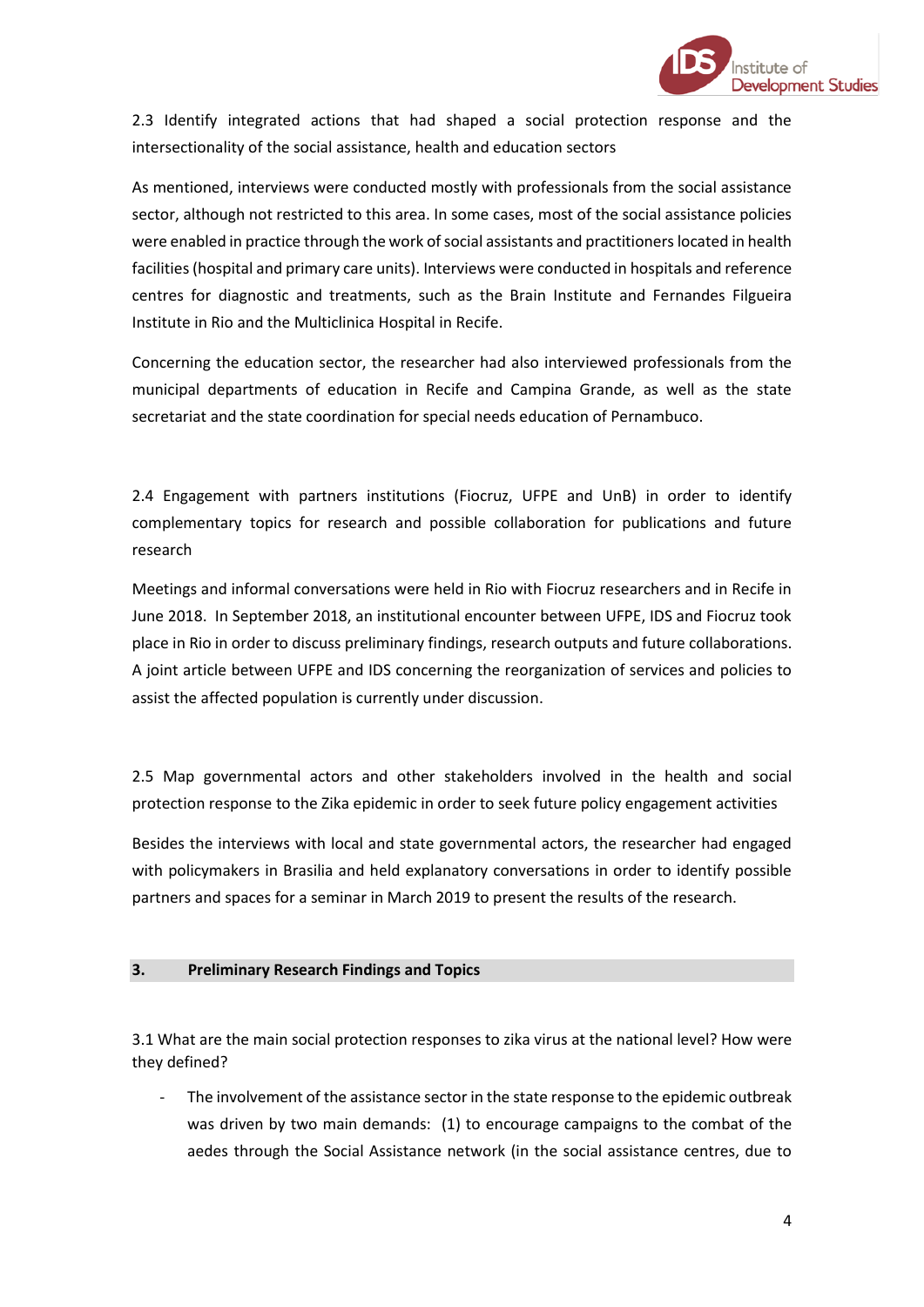

their capillarity in the territory), (2) to develop or adapt its services to better assist the virus-affected population.

- Rapid Strategy of Action Right after the outbreak of the epidemic, the Ministry of Health and the Ministry of Social Development launched a joint strategy of the SUS and SUAS. The Rapid Strategy of Action (EAR, its acronym in Portuguese) organised health and social assistance facilities to locate children with confirmed or suspected cases, refer them to adequate health treatments and fast-track their families' access to social programmes and benefits. The integration of operational procedures and routines were detailed in two joint guidelines for states and municipalities, that prescribed information flows and actions both to the combat of the vector and to the assistance of the children and pregnant women.
- The guidelines were defined in inter-ministerial meetings, called by the Ministry of Health, with no further involvement of the affected population or civil society movements. There were some minor interactions with representatives from the state and municipalities that were most affected.
- Budget no extra budget was allocated to state and municipalities, despite a small amount of R\$2.4M (around 500,000 pounds) to co-finance day-care centres in eleven municipalities (Centro-Dia, see below).
- BPC (Continuous Cash Benefit) the inclusion of the affected population in the BPC Programme was mentioned as the main social policy response to the epidemic. Established by the 1988 Constitution, the BPC provides unconditional, guaranteed monthly income equivalent with the minimum wage, to persons with disabilities or people above the age of 65 who can prove they have no means of supporting themselves. In what concerns the zika epidemic, some procedures were adapted to help the families with the administrative requirements (e.g., scheduling of appointments and the provision of the medical report at the diagnosis centre instead of at the pension units) and priority was given to children with microcephaly in accessing the benefit. However, no changes were made in the income eligibility criteria, and a three-year limit was imposed to the access of the benefit by this group, a requirement that was seen as a restriction on rights since it is not mandatory for other beneficiaries of the BPC.
- Active Search Due to the capillarity of social assistance services in the territory and, also, to the recognition that most of the affected population were in a situation of vulnerability or living in poor areas, the social assistance network was involved in locating the pregnant women and children diagnosed with microcephaly. The EAR and ministerial guidelines established the communication flows and procedures to identify the affected population and refer them to the primary care units.
- Family care **-** The Social Assistance Unified System (SUAS) has services to assist families at social risk. The local Reference Centres for Social Assistance (CRAS) support vulnerable families through the provision of social and material assets and by promoting collective spaces of dialogue and exchange of family experiences. The Ministry of Social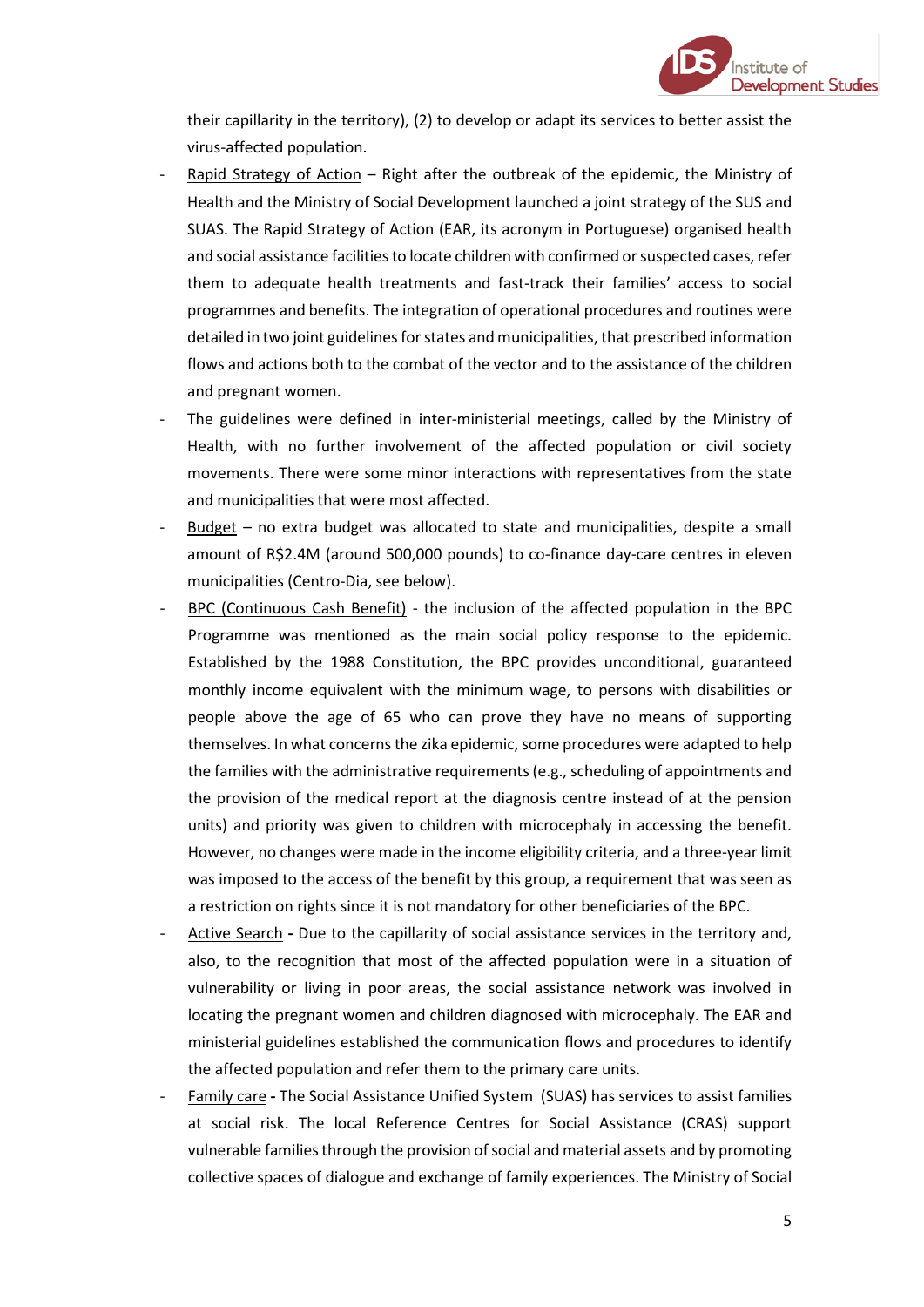

Development provided recommendations and guidelines regarding the inclusion of virus affected population in those services.

- Centros-Dia Centros-Dia are public facilities from the social assistance sector that assist people with disability and their families. At the beginning of 2018, the Ministry of Social Development announced the co-financing of 11 centres for children with microcephaly and other severe neurological diseases. The centres are intended to host for some hours per day the children and their caretakers while providing leisure, counselling and group activities. It was alleged by the Ministry of Social Development as an innovation and a response to the Zika epidemic. However, the municipalities had to co-finance the facility, while affording most of the daily expenses. Hence, the allocation of the centres was dependent on the ability/budget/political will of the municipality to host and afford them. There were not centres in Rio or Recife, two of the most affected cities.
- Inclusion in existing services and policies the narrative presented by the Ministry of Social Development frames the social protection responses to the syndrome in terms of inclusion of the affected population in existing social policies, instead of creating or adapting new policies or actions. The eligibility criteria for social benefits were strictly maintained, while access was hampered by controlling and targeting measurements. The income criteria of BPC and other social benefits remained inflexible, not considering the increasing expenses of medicines and treatment.
- 3.2 What are the main social assistance responses to zika virus at the subnational level? How were they defined?
	- Following the structure of Social Assistance Unified System (SUAS) and the guidelines established at the EAR, the social assistance services in Rio, Recife and Campina Grande were focused on the Active Search of the affected population, provision of access to social benefits and inclusion of the families in social assistance network. Due to the nature of the work in the subnational levels, there was a closer engagement of mid-level bureaucrats and frontline workers with the affected population (reality-check). These agents act as 'brokers' to ease the access of the affected population to rights and social benefits.
	- At the frontline level, social workers from the health and social assistance units have established personal networks to instruct the families better and ease their access to social benefits. Some actions go beyond their assigned responsibilities, institutional roles and working hours. Since their position involves daily encounters with the affected population, those street-level bureaucrats became sensitised and developed personal ties with the families. With limited staff and material resources, the social protection response in those subnational levels was highly dependent on the individual agency of bureaucrats and frontline workers and built through extra hours of work, creative action and emotional involvement.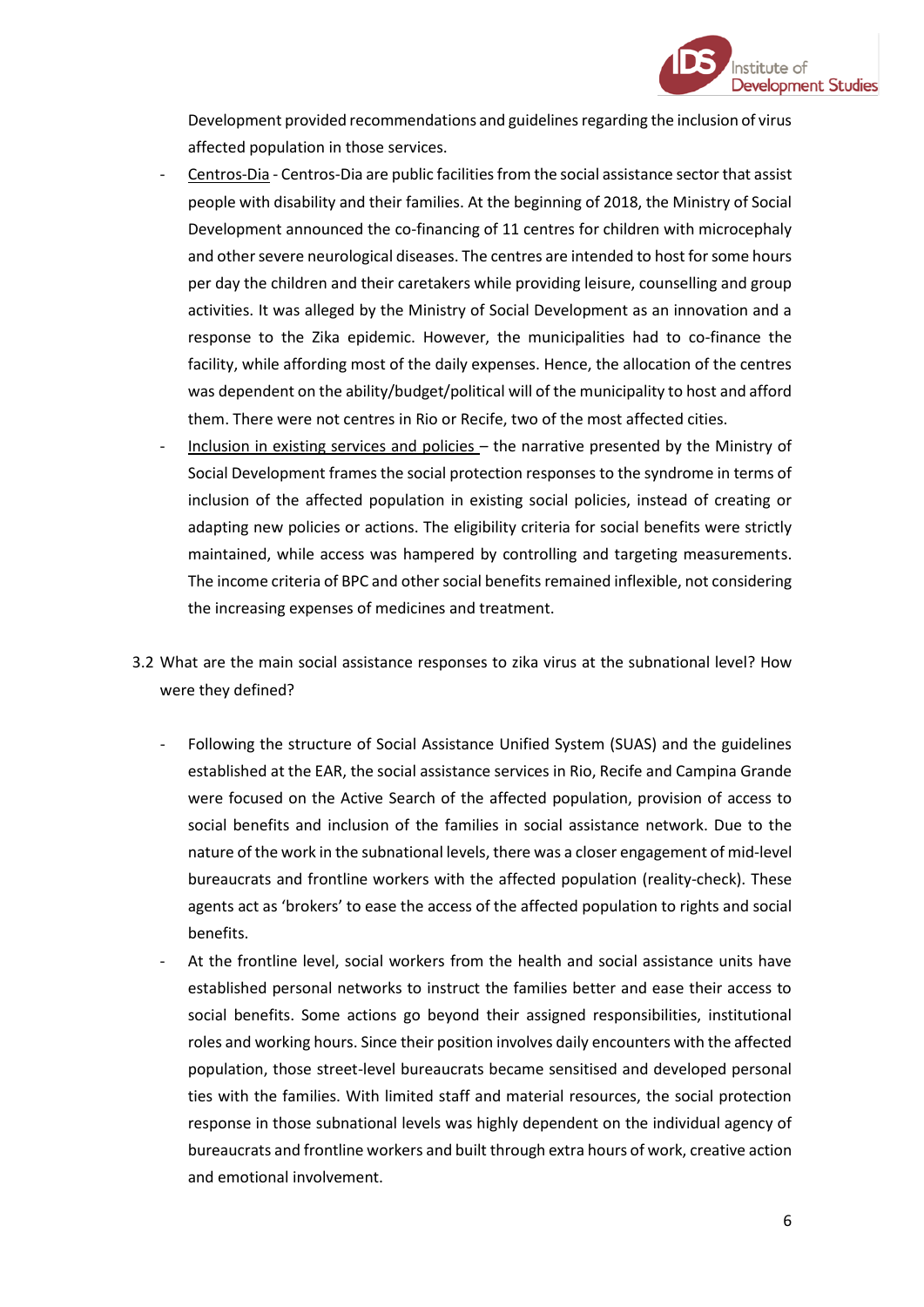

### *Rio de Janeiro*

- In comparison with Recife and Campina Grande, the services and policies targeted at the affected population rely more on informal networks, the agency of bureaucrats and frontline workers and the collaboration between them. Despite being reached by the epidemic later, when the causes of the neurological alterations were known, and after some of the guidelines from the Federal Government were already launched, both the state and the municipality of Rio did not develop coordinated actions at that moment in what concerns the social assistance field. The social assistance to the affected population was more demand-oriented/reactive in comparison to the services in Campina and Recife. Their actions were mostly in response to demands from the health sector and mainly focused on the access to social benefits (BPC).
- The fiscal crisis scenario, the austerity discourse and budget cuts left little room for manoeuvre to meet the needs of the virus-affected population. Local health and social assistance units were suddenly hit with demands to assist children with disabilities and social vulnerabilities that extrapolate their institutional capacities and responsibilities. In spite of this, the interviewees highlighted individual and collective initiatives at different levels in policy-making and implementation to cope with this new demand.

#### *Recife and Campina Grande*

- The geographic centre of the epidemic: both cities were at the core of the epidemic outbreak, where the first cluster of cases of alteration of epidemiological patterns in microcephaly was notified. Different than in Rio, Zika was portrayed as 'a problem of the Northeast', a region depicted in the national imaginary as a region-problem for its natural and socioeconomic conditions. The cities received lots of attention from the media (mostly Campina, for being the host city of Dr Adriana Melo, the obstetrician that first discovered the link between the Zika virus and microcephaly), were flooded with researchers, politicians, government and international organisations' representatives. This had also demanded officials' responses from government representatives (mayor, governors) and some political will into action.
- Besides, while in Rio some of the complex questions about the disease were known when the epidemic reached the territory, Recife and Campina had to provide quick responses to the epidemic 'on the making', without having any previous orientation from the Federal Government or answers to the many questions that had emerged. There was a shared notion of urgency among those working with the epidemic-related areas. The services were re-organised in a scenery of uncertainty, lack of knowledge, insecurity from the bureaucrats and frontline workers.
- As in Rio, actions from the social assistance sector in Recife and Campina were demanded by the health sector right after the outbreak of the epidemic, to help locate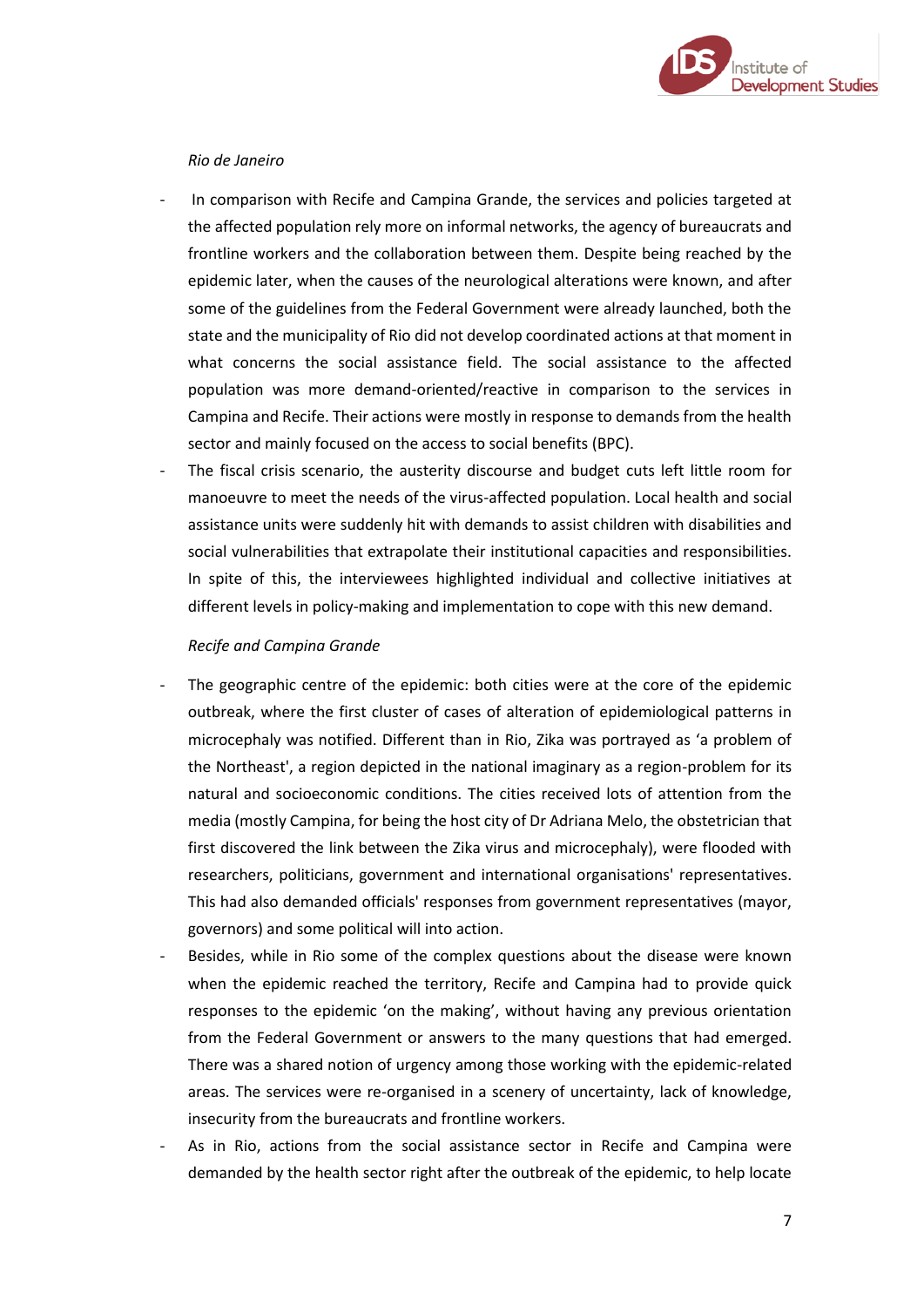

the notified cases, refer them to the local health units and provide them access to social benefits (Active Search). The social assistance network was highly demanded at the beginning of the epidemic, in order to provide the affected families with social benefits, knowledge about their rights and psychosocial support. Currently, the social assistance network in both cities assists few families in the family care programmes (less than 10% of the confirmed) and work 'on demand', being activated according to the families' needs.

- Centro-Dia: Campina Grande was the first of the eleven cities that co-financed a Centro-Dia. Inaugurated at the end of 2017, the Centre aims at offering social and emotional support to the children affected by the Syndrome and their mothers. In Campina Grande, the Centre is located in an upper-class neighbourhood, in a big house, and employs professionals from different areas, such as therapists, psychologists, caretakers and social assistants. Among the activities conducted in the centre are group discussions, guidance to the families, counselling, and group and leisure activities. According to the municipal Secretariat, the Centre is a 'collective alternative of personal care, complementary to the families' care'.

# 3.3 Who is considered the 'targeted population' of social assistance policies?

- Vulnerability A common point among those interviewed is the recognition that the social risks and vulnerability imposed by the disease classify those families as the 'targeted group of social assistance policies'. The socioeconomic conditions of the affected families, the extra and unequal burden imposed on mothers by care responsibilities and the social risks resulting from the disease were evident in all the discourses. Even among those who did not work on the frontline, the consequences of the syndrome were perceived as a sensitive issue, with severe impacts for the children and their caretakers. They also recognised the social, economic and emotional consequences imposed by the disease on the mothers, such the high cost of medicines; time-consuming rehabilitation treatments and the lack of information about future effects of the syndrome.
- The notion of vulnerability was related to gender roles and inequalities. This notion was constantly mentioned as a two-way process: while the Zika virus has mostly affected vulnerable women and families, it has also deepened their vulnerabilities and social risks. In this regard, the vulnerability was seen as more than economic deprivation, but as a broader facet that is affected by gender, living conditions, cultural practices and community relations. It conflicts, then, with the vulnerability notion by the Federal Government to the access to social benefits, based on strict and inflexible income criteria.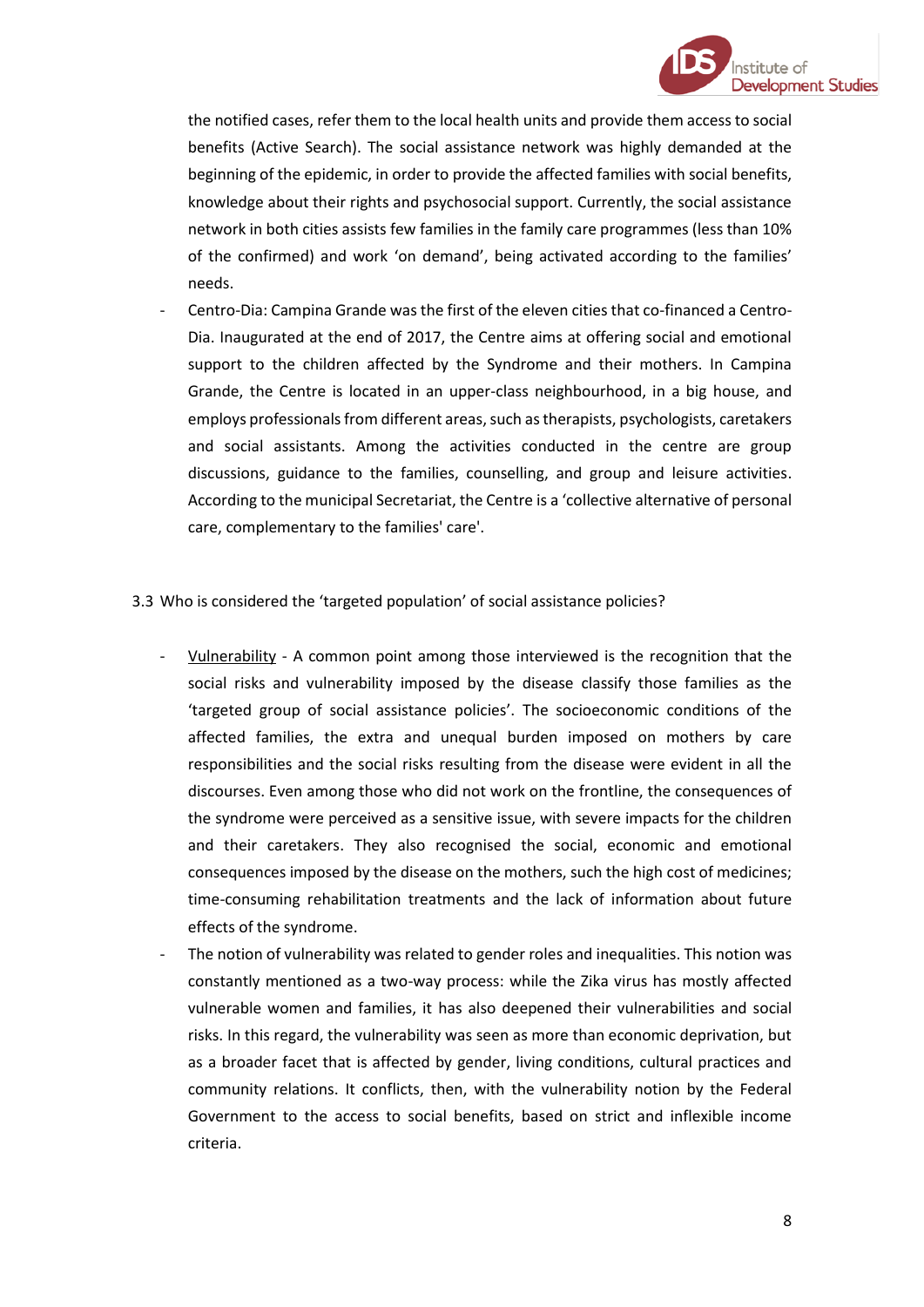

- 3.4 What is the relation between the local and national spheres? What are the conflictual dimensions, norms and guidelines that might differ in these different spheres?
	- SUAS Launched in 2005, the Unified System of Social Assistance (SUAS) organizes and funds social assistance services in Brazil based on a participatory and decentralized management model. All the federative entities are responsible for co-financing and coordinating social assistance policy in their respective areas. Services are provided by local facilities, namely the Social Assistance Reference Centres (CRAS) and Specialized Social Assistance Reference Centres (CREAS) at the territory level.
		- o As mentioned, the Federal Government launched some guidelines to state and municipalities concerning the Zika epidemic, but no extra budget was allocated to the municipalities or local facilities. The response was shaped as a way to include the affected population in the existing services.
	- There was a shared perception that some policies and instructions from the Federal Government were delayed or inadequate in addressing the complexities of the syndrome. The interviewees pointed out some decisions that were distant from the reallife circumstances of the affected population, that might have hindered an adequate social protection response. In addition, it was alleged that instructions provided by the Ministry of Social Development were based on an idealised pathway towards the social assistance system that was inconsistent with the reality of the local units (CRAS) and municipal teams. The work conditions, material resources, human capital and infrastructure varies in each municipality and, in the case of Rio, were harshly constrained by the crisis
	- Besides, the fiscal crisis and austerity narrative that has dominated official discourse since the *impeachment* of President Dilma, in 2016, has hampered access to social benefits. Despite budget cuts in social assistance services, the Federal Government has imposed additional controls and changed rules to make access to the benefits more difficult. The austerity narrative, aligned with a moral discourse to combat corruption, was also manifested in the 'targeting' controls imposed on social programme.
	- The interviewed bureaucrats and frontline workers (both in Rio and in Recife) criticized the lack of flexibility in the income eligibility criteria to the BPC, despite the increase of the families' expenses with medicines, treatment and special food (before 2016, the families were submitted to a social assistance analysis that could include extra expenses in the income eligibility criteria). Some also reported the difficulties into fitting the other manifestations of the Syndrome (that were not microcephaly) in the fixed categories of the registration form, what prevent physicians from providing the medical reports needed to access the benefit.
	- Family Care In the case of the families affected by the Zika virus, there is a shared notion that these services were not able to support families since mothers and children were already overloaded with the required health treatments and therapies. For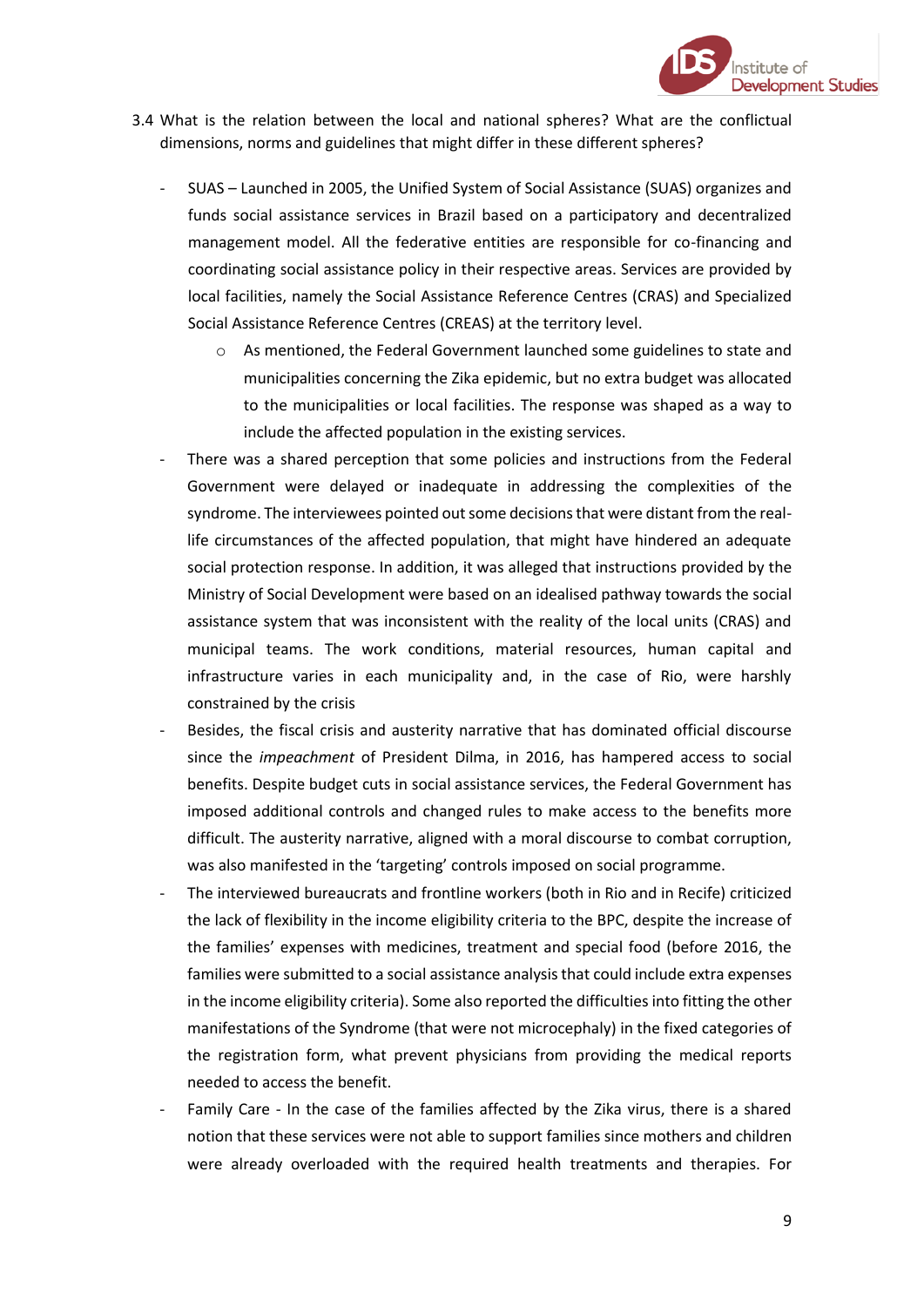

example, in Recife, only 7 out of 77 affected families are being assisted by those programmes. The recognition that the mothers will not have time to attend the meetings or to receive social workers at their homes was mentioned in most of the interviews in Rio, Recife and Campina Grande.

- 3.5 What are the integrated actions between social assistance, health and education sectors at the local level?
	- A shared notion among those interviewed is that the response to the epidemic required an integrated approach, involving coordinated actions between the health, education and social assistance sectors. The epidemic has highlighted the lack of integration and the weaknesses and fragilities of public policies, including those targeted at people with disabilities.
	- Despite the EAR guidelines, the integration of policies and services varied from place to place and involved different levels of coordination and cooperation among the state and the local bodies. In Rio, there was formal coordination among the state sectors (State Health Secretariat and State Secretariat of Social Assistance and Human Rights), what resulted in a joint technical note and a State Plan of Action. However, there was no similar coordination in the local/municipal level to meet the needs of the affected population. In Recife, a joint effort to coordinate the health and social assistance sectors to locate the diagnosed and suspected cases were made right after the epidemic, and a committee was installed to discuss the emergent actions, but the protocols and information flows were not codified in an official document. In Campina Grande, due to the political will and media attention, the education, health and social assistance sectors coordinated actions since the beginning of the outbreak.
	- Redes de Inclusão (Inclusion networks) Right after the outbreak, UNICEF gathered representatives from the health, education and social assistance sectors to develop protocols and capacity-building for managers and frontline practitioners in Recife and Campina Grande (the only municipalities of the pilot programme). This programme was mentioned by the interviewees as the main factor that led to an integrated action among health, social assistance and education sectors. The main goals of the Programme were to provide a methodology for early stimulation to be applied by mothers and caretakers at home (printed guides, videos and stimulation kits, made with cheap and reusable products), aligned with capacity building for health, education and social assistance professionals and the organisation of intersectional networks.
	- Integrated actions *versus* definition of roles Some interviewees mentioned the difficulties in defining the boundaries of each sector and their professionals' roles. this is due to the complexity of the disease itself, but also due to a public policy mindset in Brazil that prevent flexible roles and the interventions of one area into another. There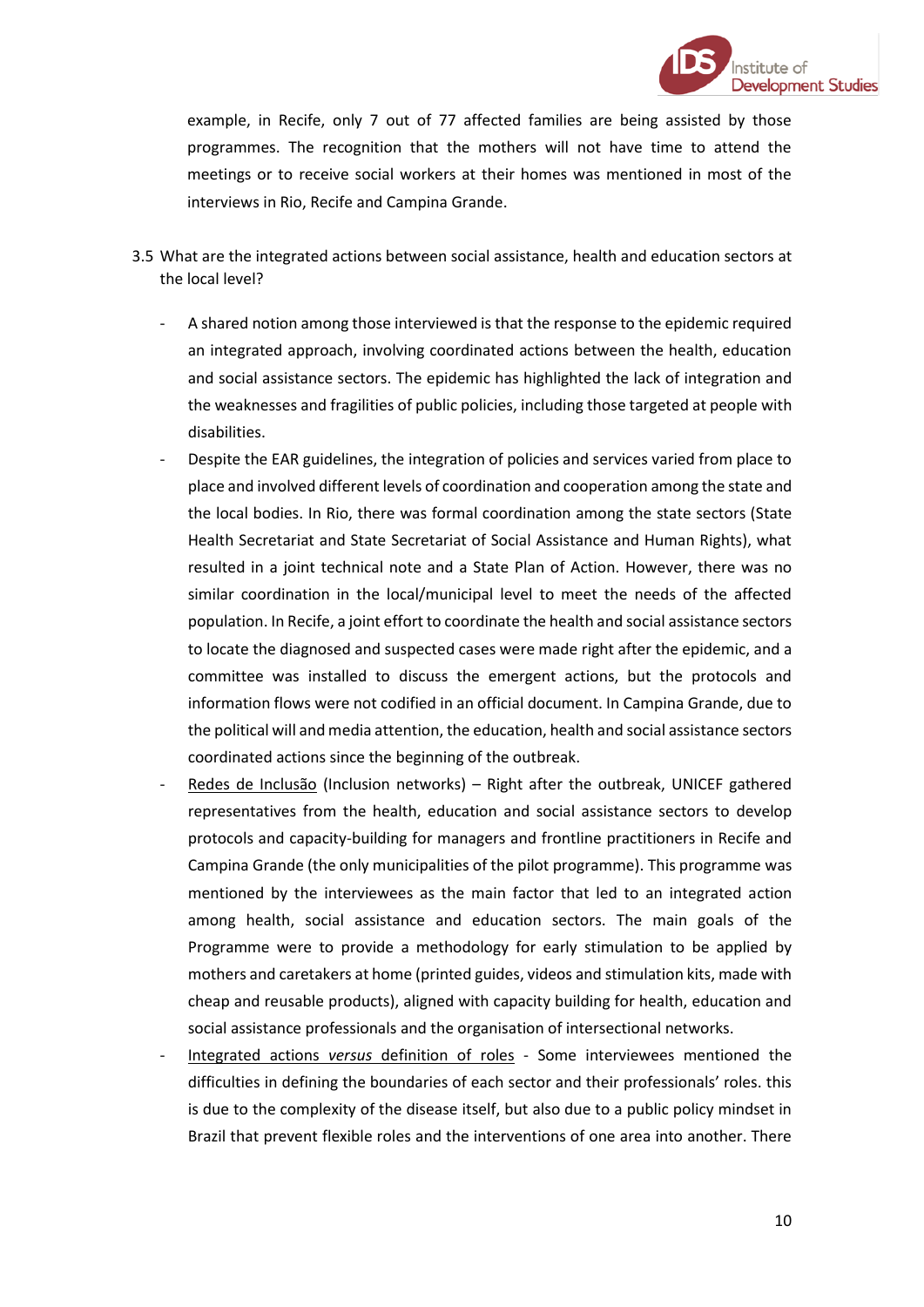

is some resistance in blurring those roles as well as some ambiguity in the definition of the 'integrated responses'.

- Families' Support Unit At the state of Pernambuco, the social assistance sector has been involved in the coordinated talks with the state health secretariat since the outbreak of the epidemic, but most intersectoral action is done by the Families' Support Unit (*Núcleo de Apoio às Famílias),* established by the State Health Secretariat*.* This unit is composed by a coordinator in Recife and 12 regional assistants that are responsible for monitoring, support and information provision to the affected children and their families. Despite being professionals from the health sector, the assistants act in different areas, helping the families to meet their demands for medicine, treatment, education, social benefits. They work in between the state and the municipal levels, bridging the state and the citizens and coordinating actions from the health, social assistance and education sectors.
- Education A growing demand is the inclusion of children in the education system, since they are now reaching schooling years. As far as I could research, there were no official guidelines, norms or even public debates about the inclusion of children with SCZ in nurseries and primary schools at the national level. Some explanations for this fact are: (1) in the Brazilian federative pact, nurseries are a municipal' responsibility; (2) the understanding that the inclusion of children with SCZ should follow the same procedures of any other children with disability, as stated at the National Policy for People with Disability; (3) uncertainties about the children's development and their ability to attend nurseries and schools in the near future; (4) the fact the demand for nurseries and schools emerged months after the outbreak, when the national and international attention had diminished.
	- o According to the Brazilian Constitution, nurseries and primary schools are a municipal policy. The registration of students, selection and training of professionals, maintenance of facilities are dependent on the municipality action and, thus, varies considerably among different cities (although following standard procedures set by the Federal Government).
	- o 14 children are attending nurseries in Recife and 8 in Campina Grande, which demanded the adaption and training of teachers, drivers and assistants. As in the case of social assistance, the interviewees conceived the response to the epidemic as a matter of inclusion in the existing policies. However, they also admitted that due to the severity of the disease some adaptation of services would have to take place (e.g., one caretaker per child instead of one per class).
- 3.6 What is the role of subjectivities, work conditions, moral values and pressures in the bureaucrats' decisions on social assistance policies?